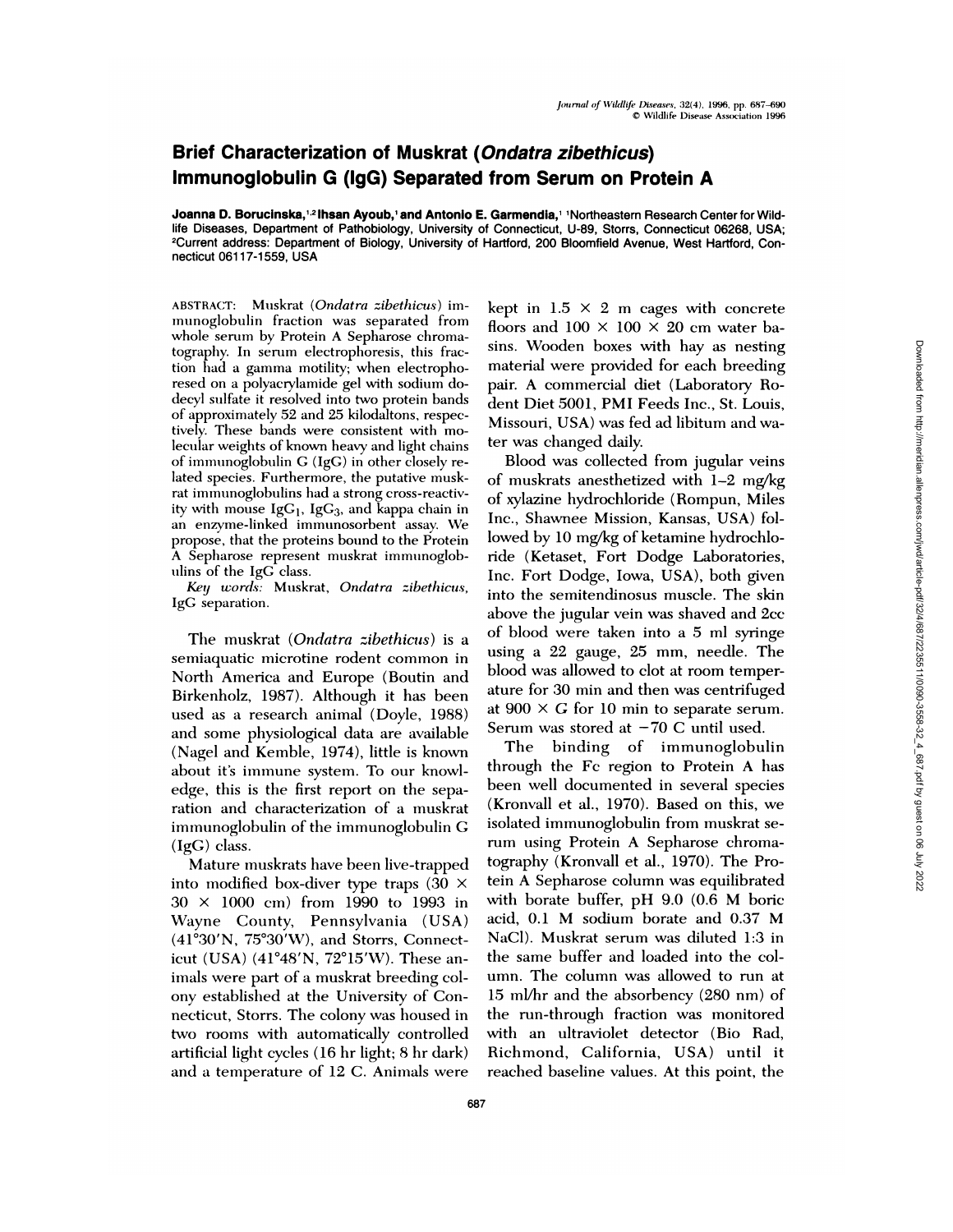bound protein was eluted from the column with a glycine-HC1 buffer, pH 3.0 (0.56 M glycine, 0.2 M NaC1 and 0.1 N HC1). The eluted fraction was buffered with 1M Tris-Cl, dialyzed several times against fresh changes of phosphate buffered saline (PBS), (Sigma Chemical Company, St. Louis, Missouri, USA) and stored at  $-70$  C.

As an initial characterization step, both whole muskrat serum and the protein A eluate were electrophoresed in 1% noble agar (FMC Bio Products, Rockland, Maine, USA). The electrophoresis profile obtained for the eluate had a gamma motility consistent with IgG (data not shown). To analyze further, the Protein A Sephar ose column eluate and whole muskrat se rum were electrophoresed over a 12% polyacrylamide gel with sodium dodecyl sulfate (PAGE-SDS) as described by Maizles et al. (1991). Briefly, a minigel apparatus, SE 250 Mighty Small (Hoefer Scientific Instruments, San Francisco, California), was used according to the manufacturers directions. Prior to loading onto the gel, the blood and serum samples were boiled with two volumes of sample buffer containing 0.625M Tris-HC1, pH 6.8, 10% glycerol, 2% sodium dodecyl sulfate, 5% beta mercaptoethanol and 0.042% bromophenol blue in distilled water, for 3 min and then centrifuged at  $12,000 \times G$  at 4 C for 10 min. Ten  $\mu$  of the supernatant were loaded into wells and electrophoresed until the front dye reached the bottom of the gel. The gels were stained with Coomassie Blue (Maizels et al., 1991). Molecular weight color markers (6,500 to 205,000 molecular weight markers, Sigma Chemical Company) were used to determine the molecular weights of the separated proteins.

The Protein A Sepharose eluate from muskrat serum resolved on PAGE-SDS gels into two distinct bands with molecular weights of approximately 52 and 25 kDa, respectively (Fig. 1). These molecular weights are consistent with heavy and light chains of IgG (Rose et al., 1986). Electrophoresed whole muskrat serum had mul-



FIGURE 1. Analysis of muskrat IgG isolated on Protein A Sepharose by polyacrylamide gel with so dium dodecyl sulfate (PAGE-SDS). Lane 1: molecular weight markers; lane 2: muskrat IgG; lane 3: whole muskrat serum.

tiple bands including the IgG heavy and light chains (Fig. 1), confirming the specific separation of IgG over Protein A Sepharose.

The putative IgG separated from muskrat serum was finally analyzed by means of a standard enzyme-linked immunosorbent assay (ELISA) using a mouse-specific isotyping kit according to the manufacturers recommendation (SBA Clonotyping System III, Fisher Biotech, Pittsburgh, Pennsylvania; USA). Mouse-specific reagents were used in the attempts to isotype muskrat IgG, because muskrats and mice both are in the microtine rodent family. Heavy and light chain, peroxidase-conjugated goat anti-mouse antisera including anti IgM, IgG<sub>1</sub>, IgG<sub>2</sub>, IgG<sub>2a</sub>, IgG<sub>2b</sub> and anti kappa and lambda light chains, were used. Briefly, a standard flat-bottomed, 96-well polystyrene microtiter plate was loaded with 100  $\mu$ l per well of the immunoglobulin from muskrats mixed with carbonate/bicarbonate buffer pH 9.6 (13 mM  $Na<sub>2</sub>CO<sub>3</sub>$  and 35 mM NaHCO<sub>3</sub>). After incubation at 37 C for 1 hr and 4 C for 12 hr, the plate was washed five times with PBS, pH 7.4 contained from the match of the match of the spin and spin and spin and spin and spin and spin and spin and spin and spin and spin and spin and spin and spin and spin and spin and spin and spin and spin and sp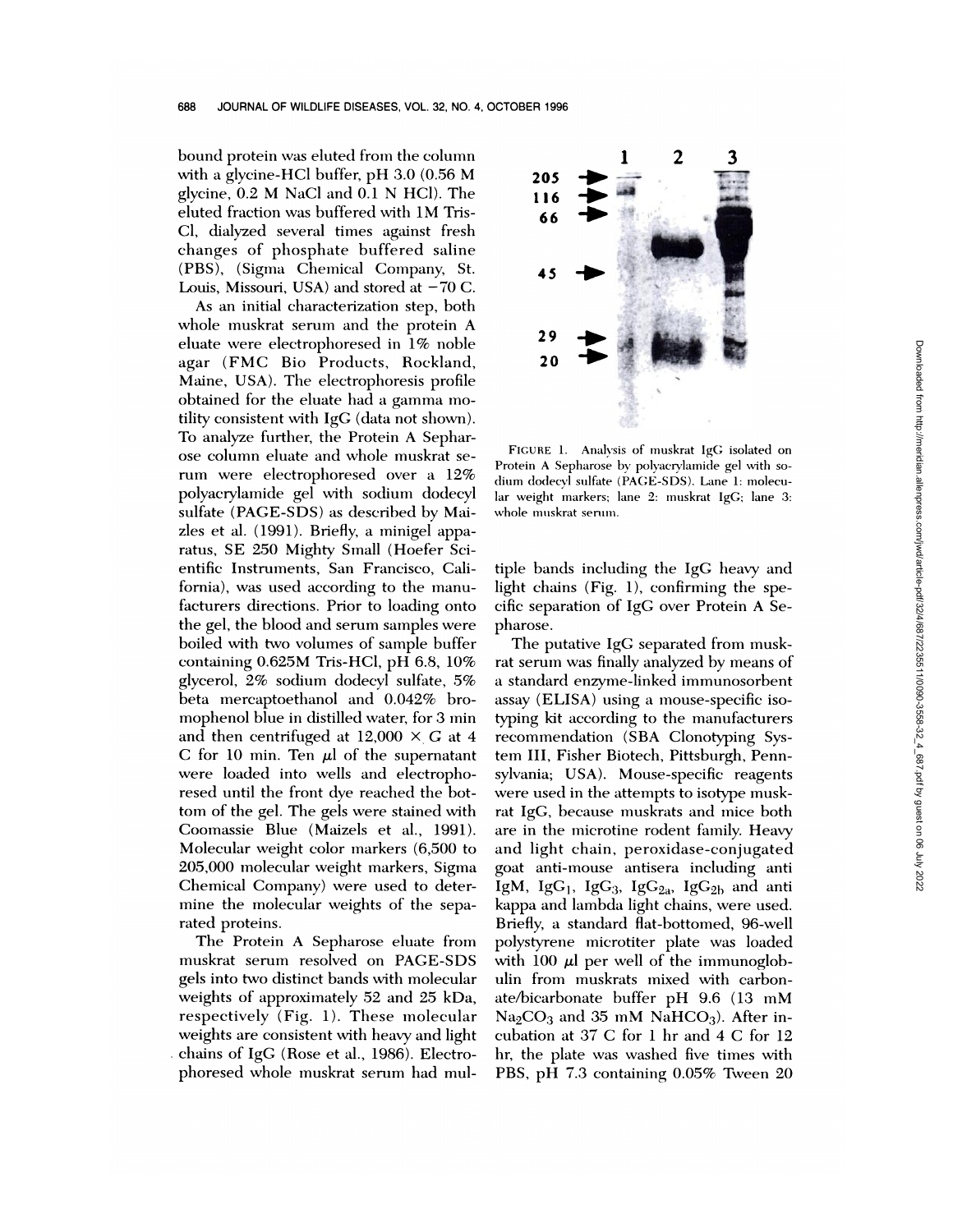|                | Goat anti-mouse antisera |       |       |       |       |       |       |        |
|----------------|--------------------------|-------|-------|-------|-------|-------|-------|--------|
| Antisera       | Blank                    | IgM   | IgG1  | IgC3  | IgG2a | lgG2b | Kappa | Lambda |
| 1.ª            | 0.000 <sup>b</sup>       | 0.068 | 0.480 | 0.505 | 0.019 | 0.101 | 1.183 | 0.083  |
| 2 <sup>a</sup> | 0.000                    | 0.085 | 0.514 | 0.588 | 0.010 | 0.089 | 1.079 | 0.074  |

TABLE 1. Characterization of muskrat immunoglobulin G (IgG) using a mouse-specific isotyping ELISA kit.

<sup>a</sup> Muskrat IgG in solid phase as antigen; samples run in duplicate.

<sup>b</sup> OD, Optical density.

(Sigma Chemical Company). The nonspecific sites were blocked by adding 200  $\mu$ . per well of 1% normal goat serum in PBS-Tween 20. The plate was incubated for 60 to 120 min at 37 C followed by three washes in PBS-Tween 20. The goat anti sera were diluted 1:300 and 100  $\mu$ l per well were added to each well; all samples were run in duplicate. The plate was incubated for 45 min at 37 C followed by four washes in PBS-Tween 20. The pres ence of bound conjugate was determined by the addition of 100  $\mu$ l per well of substrate (0.6  $\mu$ g/ml H<sub>2</sub>O<sub>2</sub> and 0.4 mg/ml of 0-phenylenediamine dihydrochloride in phosphate-citrate buffer, pH 5.0, (Sigma Chemical Company). The mixture was allowed to react at 18 C in the dark for 15 min, after which optical densities were measured at 450 nm by using the Titertek Multiscan Spectrophotometer (Flow Laboratories, McLean, Virginia, USA). The isotyping ELISA had strong responses with the muskrat IgG with anti-mouse IgG<sub>1</sub>,  $IgG_3$  and kappa light chain-specific antibodies (Table 1). Based on these results, muskrat IgG isolated on protein A Sepharose has cross-reactivity with mouse  $IgG_1$  and  $IgG_3$  isotypes, and it has a kappa light chain.

We concluded that the protein fraction separated from muskrat serum in a Protein A Sepharose column represents immunoglobulins of one or possibly more IgG classes. The muskrat IgG was subsequently used in our laboratory to obtain an antimuskrat IgG rabbit antiserum (Borucinska, 1995). We used this antiserum suc cessfully in Western blots (Borucinska, 1995) recognizing immune responses in muskrats infected experimentally with *Capillaria hepatica* (Nematoda) (data not shown).

The research was supported by the Northeastern Research Center for Wildlife Disease and the University of Connecticut Research Foundation, Storrs, Connecticut. We thank the Department of Environmental Protection in Connecticut, Bureau of Wildlife Management in Pennsylvania, and the New York State Department of Environmental Conservation for giving us live trapping and holding permits for muskrats. We thank all the trappers that submitted muskrats for this study, particularly Fred Becker from Connecticut and Alan Keister from Pennsylvania. We also thank Roger Zemek, Don Bessette, and Edan Tulman for technical assistance.

## **LITERATURE CITED**

- BORUCINSKA, J. D. 1995. Pathogenicity and humoral immune response associated with hepatic capillariasis in muskrats. Ph.D. Thesis. University of Connecticut, Storrs, Connecticut, pp. 54-60.
- BOUTIN, S., AND D. E. BIRKENHOLZ. 1987. Muskrat and round-tailed muskrat. *In* Wild furbearer management and conservation in North America, M. Novak, J. A.. Baker, M. E. Obbard and B. Malloch (eds.). Ontario Trappers Association, Ministry of Natural Resources, Toronto, Canada, pp. 315-324.
- DOYLE, R. D. 1988. The muskrat in biomedical re search. Laboratory Animal Science 38: 667-674.
- KRONVALL, G., U.S. SEAL, J. FINSTAD, AND R. C. WILLIAMs, JR. 1970. Phylogenetic insight into evolution of mammalian Fc fragment of IgG globulin using staphylococcal protein A. The Journal of Immunology 104: 140-147.
- MAIZELS, R. M., M. L. BLAXTER, B. D. ROBERTSON, AND M. E. SELKIRK. 1991. SDS-Polyactylamide gel electrophoresis. *In* Parasite antigens, parasite genes. Cambridge University Press, Cambridge, United Kingdom. pp. 21-27.